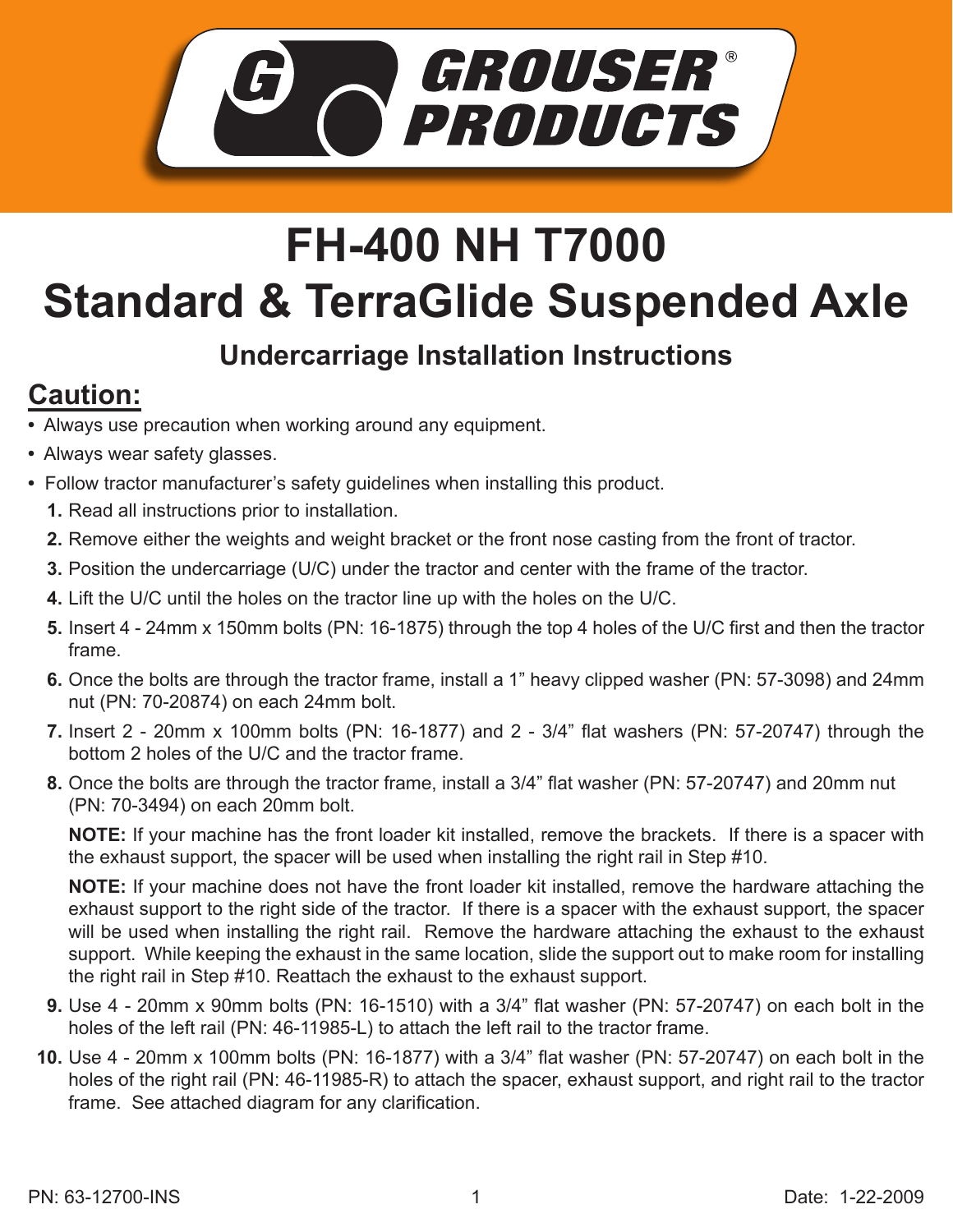- Attach the left and right rails to the left and right sides of the undercarriage with 3 1" x 2-1/2" bolts **11.** (PN: 16-20560), 6 - 1" heavy flat washers (PN: 57-20819), and 3 - 1" nuts (PN: 70-20599) for each side.
- **12.** Once all bolts are installed, torque the front 24mm bolts to 909 ft-lbs., the front 20mm bolts to 432 ft-lbs., the remaining 20mm bolts to 432 ft-lbs., and all 1" bolts to 903 ft-lbs.
- **13.** Remove the four bolts from the drawbar under the rear axle.
- Attach the push pole bracket (PN: 18-11983) to the drawbar under the rear axle with 4 18mm x 80mm **14.** bolts (PN: 16-1815080) and 4 - 3/4" flat washers (PN: 57-20747).
- **15.** Push the push pole bracket back until it is tight against the tractor's drawbar bracket. Torque the 18mm bolts to 405 ft-lbs. See attached diagram for any clarification.
- **16.** Install 2 1" x 3" bolts (PN: 16-20562) and 2 1" nuts (PN: 70-20599) on the front end of the push pole (PN: 17-13399). See attached diagram for any clarification.
- **17.** Lift the end of the push pole (PN: 17-13399) with the installed bolts and nuts from Step #16 up to the U/C.
- Attach the push pole to the U/C with 4 1" x 2-1/2" bolts (PN: 16-20560), 8 1" heavy flat washers **18.** (PN: 57-20819), and 4 - 1" nuts (PN: 70-20599) for each side. Finger tighten the bolts and nuts.
- **19.** Lift the rear of the push pole up to the push pole bracket. Insert 4 1" x 2-1/2" bolts (PN: 16-20560) with a 1" heavy flat washer (PN: 57-20819) on each bolt through the holes on the push pole and bracket.
- After the bolts are through the holes on the push pole bracket, install a 1" SAE flat washer (PN: 57-20759) **20.** and a 1" nut (PN: 70-20599) on the front four bolts. Install a 1" heavy flat washer (PN: 57-20819) and a 1" nut (PN: 70-20599) on the rear four bolts. Finger tighten the bolts and nuts.
- Push the push pole as far forward as possible. Torque the rear 1" bolts on the push pole to 903 ft-lbs. and **21.** then torque the front 1" bolts on the push pole to 903 ft-lbs.
- Unscrew the two 1" x 3" bolts at the front of the push pole until they are tight against the U/C. Torque the **22.** 1" bolts to 90-95 ft-lbs. Tighten the nuts up tight against the push pole.
- 23. To attach the hood latch bracket (PN: 18-11990) to the top of the U/C insert 3 3/8" x 1" carriage bolts (PN: 16-21064) from the bottom. Install a 3/8" lock washer (PN: 57-20762) and a 3/8" nut (PN: 70-20582) on each carriage bolt. See attached diagram for any clarification.
- 24. After first 8 hours of use, re-torque all bolts.
- **25.** Check all fasteners regularly to ensure proper operation of equipment.